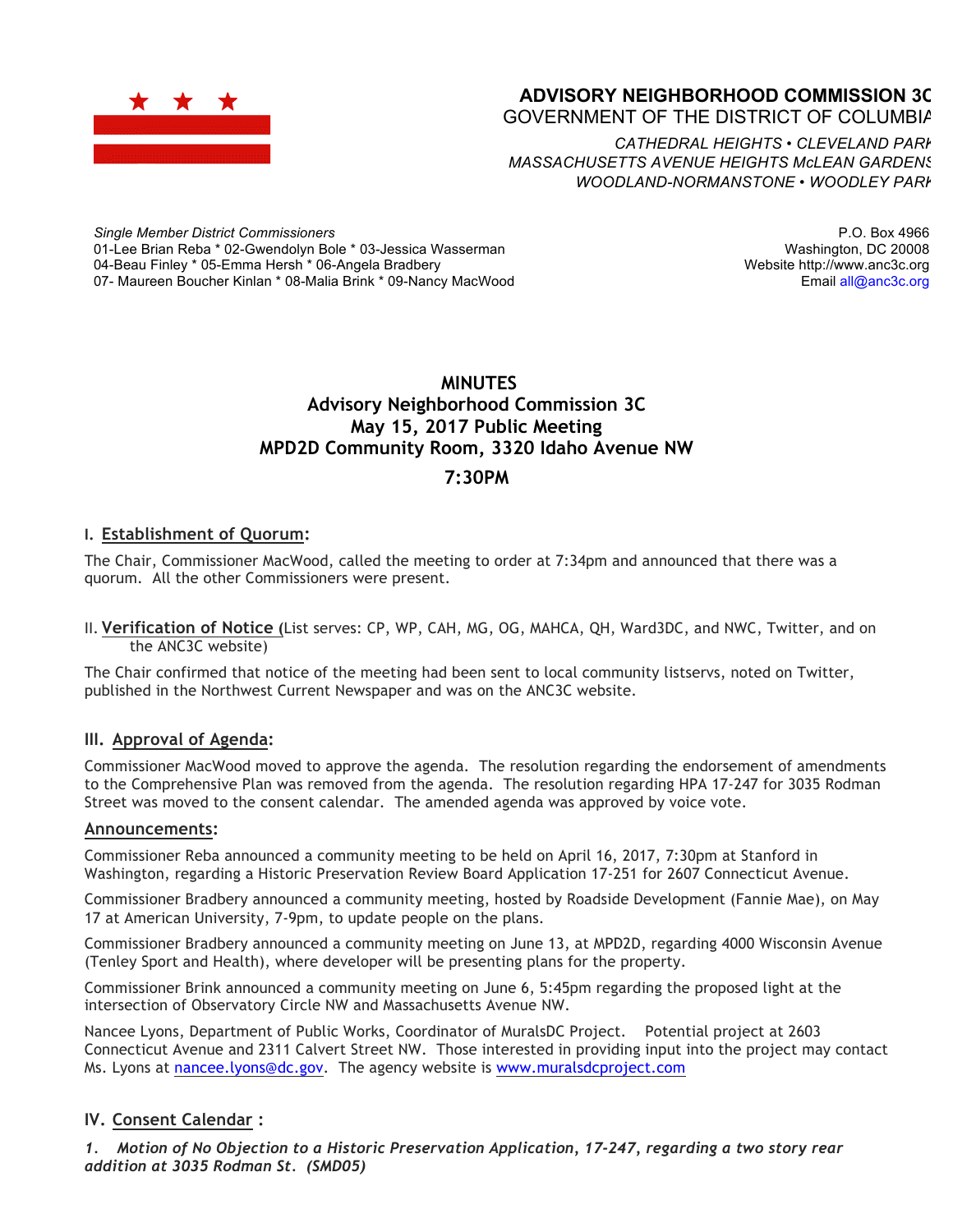Commissioner MacWood moved approval of the consent calendar. Motion was approved by voice vote.

Commissioner MacWood announced an additional Announcement from Lt. Ralph Neal. Lt. Neal shared the fact that overall crime in ANC3C was down in the last 30-period, compared to the same time frame last year. Theft from Autos was up, and MPD2D predicts that theft will rise from June-August 2017, as crimes of opportunity present themselves. Garfield Street NW and Connecticut Avenue NW is a focus of MPD2D at the moment.

VI.**Community Forum**: Members of the public are invited to ask questions and raise concerns about issues that are not otherwise on the agenda.

Community member supports full funding of the Near Act 2016, which is a comprehensive public health approach to crime prevention and intervention. Supports funding of additional positions in the Office of Neighborhood Safety and Engagement. On June 2, 2017, National Cathedral will be bathed in orange light from 8pm until midnight for support of gun safety.

### **VII. Commission Business:**

#### *1. Presentation by Kevin Donahue, Deputy Mayor for Public Safety and Justice and Deputy City Administrator regarding the budget.*

Kevin Donahue provided an overview of how the budget process works. Budget planning begins in the fall and CFO looks at how much will it cost the city to continue operations next year, factoring in inflation. Revenue estimates are received and then budget is constructed based on that information. Estimates are updated quarterly. Cuts and enhancements are made after the revenue estimate is received. Mayor submits a budget to the City Council in mid-March and the final vote is in early June. Community has large window to get involved and advocate for programs.

Regarding Budget - \$13B city budget, includes Medicaid money, construction loans and tax revenue. For every \$1 in revenue, about 10 cents goes to public safety, 20 cents goes to education, and 35 cents goes to health and human services. Out of the Public Safety budget (approximately \$1.3B), \$500 million goes to MPD (almost all for salaries) and \$200m goes to Fire and EMS, also mainly for salaries. Funds also go to the DC Jail and many additional agencies.

### 3 themes:

- 1. Historic staffing issues at MPD, Fire and EMS, and at 911 Call Centers. Began hiring 911 operators had not hired anyone in eight years. Fire and EMS saw 50 new employees. MPD has seen a decrease in employees due to retirement. Programs are in place to hire new officers, including a local Initiative for those who live in DC to stay in DC, as well as a Cadet Program, and programs around student loan forgiveness.
- 2. Interagency solutions for multiple agency issues to get departments to work together when they normally would not. For example, substance abuse subjects can get a specialist in their area to divert them from the criminal justice system and advocates/social workers are being positioned in ERs when victims come in with gunshot wounds.
- 3. Violence prevention good faith effort to fully fund the Near Act, a bill passed by City Council and signed by the Mayor, to identify different ingredients to prevent violence that are not MPD – addresses issues around trauma, mental health, and conflict resolution. Office of Neighborhood and Safety Engagement tries to determine which individuals are likely to commit violence and/or are victims of it and engage them with services already offered by the city and give them a reason to stay in the program.

Citizens can learn more at OpenBudget.dc.gov, a website to see what is in budget. Website is a way to engage the public to learn more about the budget. To date there is about one month left before the budget is finalized and anyone can advocate for changes to the budget.

Commissioner MacWood inquired about the existing divergent programs and other programs we don't have in DC but have been successful in other cities. Is there flexibility to accommodate new programs that may be promising? City has a good diversion program when juveniles are arrested for non-violent crimes and connect them to credible peers to help change behavior.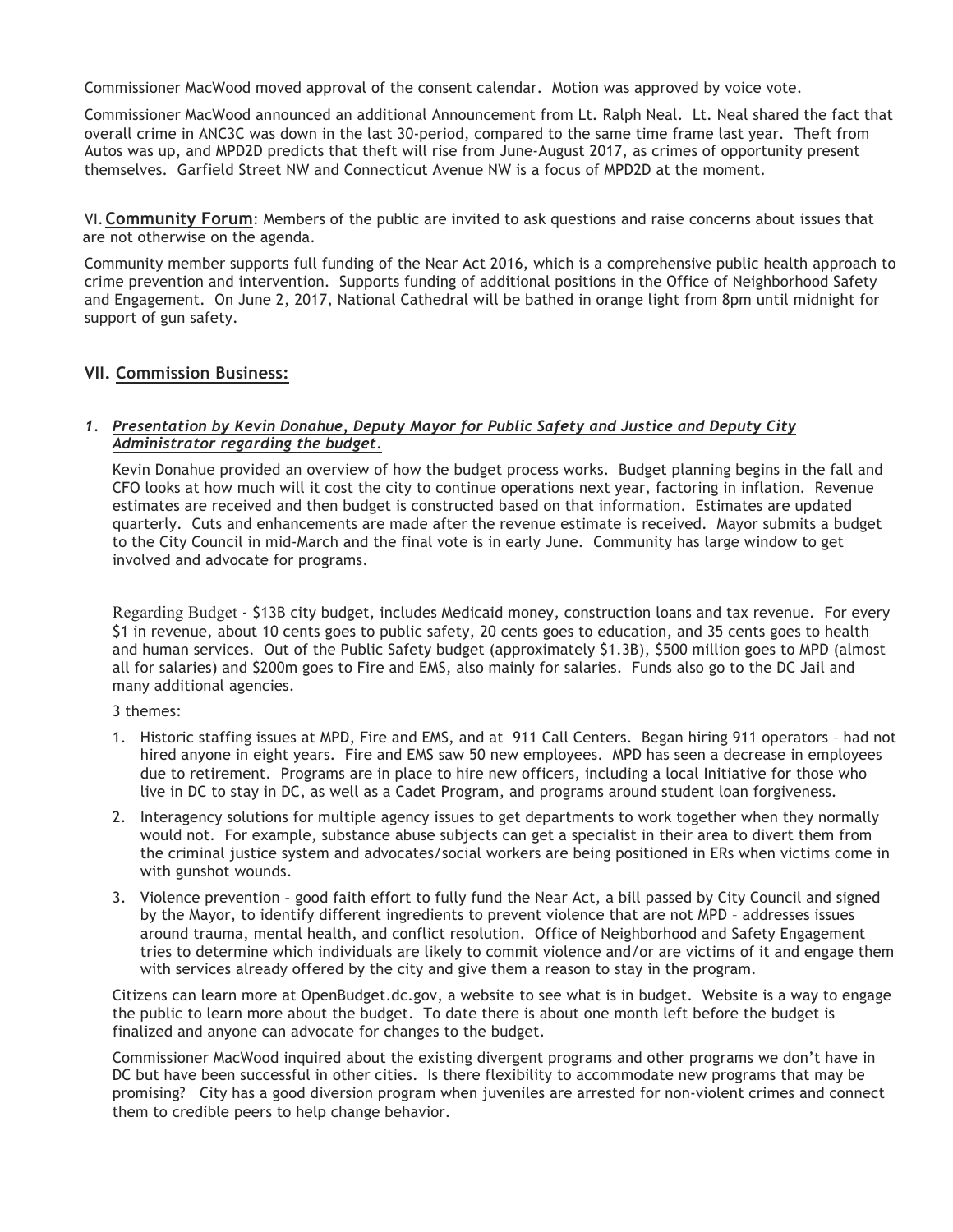#### *2. Presentation by Steve Callcott, Deputy Director of the D.C. Historic Preservation Office.* Steve Callcott introduced himself and noted that he is the primary staff person for Cleveland Park Historical

District. He can be reached at Steve.Callcott@dc.gov. Anne Brockett is the primary staff person for Woodley Park, and can be reached at Anne. Brockett@dc.gov. There are four new members to Historic Preservation Review Board ("HPRB"), Monique Keith is new chair and formally chair of Board of Zoning Adjustment. She has stepped up policy on Great Weight. She ensures that any ANC resolution is read into the record. Great weight can only be given to specific points that are raised. Regarding Public Notice - placard notices are to be posted on each property under review by the Historic Preservation Review Board. They are required to be posted for 21 days before the HPRB meeting. Working to get plans posted electronically on the HPRB website. One further change is that copies of any HPRB notice will be required to be delivered to abutting neighbors (touching the property).

Commissioner Finley inquired about the preservation regulation regarding the 7-11 in Cleveland Park. Mr. Callcott did not work on that project but believes some negotiations were in place. Commissioner Hersh inquired about the general process of an application going before the whole commission versus staff review. Mr. Callcott responded that 92% of the applications are handled at staff level. Commissioner Brink asked about the relationship between HPRB, the Architectural Review Committee of Cleveland Park ("ARC"), and ANC. HPRB welcomes any feedback. Law requires the ANC to be given Great Weight. The ARC has well thought resolutions that helps the board in its deliberations. Commissioner MacWood inquired about privacy issues with online access, and Memorandums of Understanding ("MOUs") among agencies – i.e. DDOT replacing/repairing sidewalks in historic districts. Mr. Callcott says anyone can come down to HPRB and make copies of any application. Regarding sidewalks, the HPRB does not consider these items as historic. HPRB views DDOT as managing their own property, in these instances. Regarding interagency communications, Andy Lewis manages intergovernmental projects. He has been working with DDOT on the Connecticut Avenue Streetscape Plan. Commissioner Wasserman inquired about historic designation of buildings and the surrounding property. Boundaries are determined by a designation application.

### *3. Presentation by Cleveland Park Business Association and Cleveland Park Citizens Association on the Cleveland Park Farmers Market.*

Susie Taylor, Cleveland Park Citizens Association ("CPCA"), and Pierre Abousharkaa, Cleveland Park Business Association ("CPBA"), made the presentation to the Commission. CPCA/CPBA had investigated a farmer's market a few years ago and decided to drop the idea based on adverse responses to the plan. Subsequently, CPCA received requests to rethink the farmers market. A Task Force was put together to explore the possibility and a survey was sent out. Strong support for Farmer's Market by over 88% of survey respondents. CPBA thought they could best serve the community by taking over the project. DDOT approved the permit today. Will begin June 3, 8:30am until 12:30pm. A Market manager has been hired (palisades market manager). Will run year-round hopefully, but will embark upon a 6-month pilot.

Community questioned where will vendors leave their trucks? Intent is to use private parking spaces; 10 trucks will need parking. Are the vendors locked in? Looking at vendors that will not compete with current businesses. WIC and SNAP programs vendors must be certified and looking to hire these vendors. In addition, current businesses can promote their businesses via a Community Table, which will be shared on a rotating basis.

#### *4. Resolution regarding an HPRB application for new construction, Washington International School, 3100 Macomb St. (reviewed Dec. 2016) (SMD09)*

Clayton Lewis provided the introduction and Doug Bothner, (Architect) made the presentation to the Commission.

Commissioner MacWood provided some historical context on the property. She read and moved a resolution on this issue. The community shared their views and comments about the project with ANC3C. Commissioner MacWood called the question on the discussion. She asked for a roll-call vote.

| $3C01$ Reba - yes       | 3C04 Finley - no   | 3C07 Boucher - no  |
|-------------------------|--------------------|--------------------|
| $\vert$ 3C02 Bole - yes | 3C05 Hersh - no    | 3C08 Brink - yes   |
| 3C03 Wasserman - no     | 3C06 Bradbery - no | 3C09 MacWood - yes |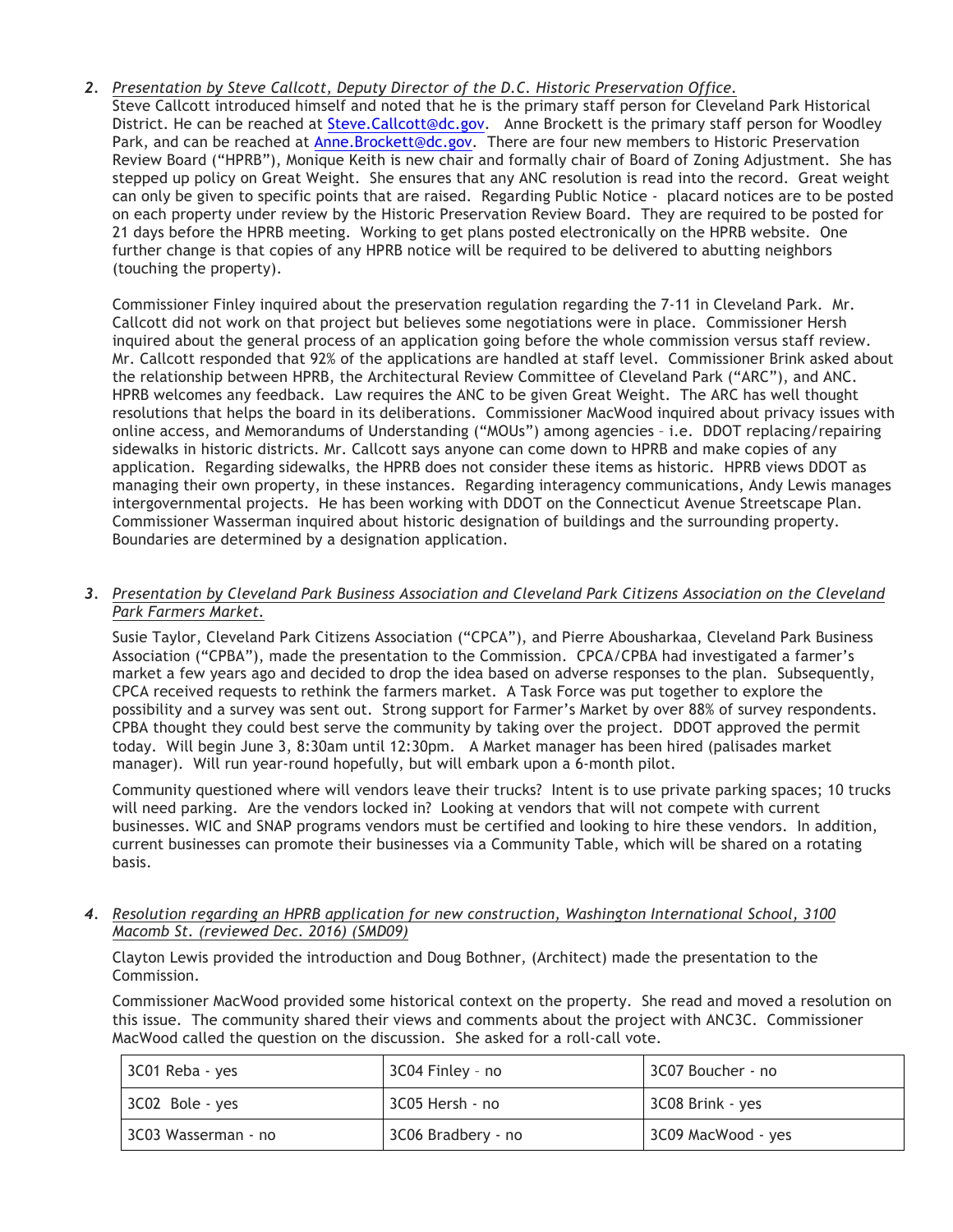Motion failed by a vote of 5-4.

# **Resolution Regarding a Historic Preservation Review Board Application (16-053) for Concept Review of Master Landscape Plan and New Construction for Washington International School, 3100 Macomb Street NW**

WHEREAS, the Washington International School (WIS), 3100 Macomb Street, filed for concept review (HPA 16-053) of a master landscape plan and new building and parking garage with the DC Historic Preservation Review Board (HPRB); and

WHEREAS, ANC 3C submitted resolutions on the application, Res. 2016-050 and Res. 2016-025, that found the building proposal incompatible with the landmark; and

WHEREAS, ANC 3C has a representative, SMD Commissioner 3C09, who serves on the Tregaron Conservancy Board; and

WHEREAS, ANC 3C values the public and private schools, which are many, in our neighborhoods; and

WHEREAS, WIS has submitted a revise proposal that reduces the length of the classroom building by approximately 80 feet for a new length of 127 feet:

BE IT RESOLVED that ANC 3C appreciates the school's effort to reduce the length of the proposed building and finds the scale and mass of the revised classroom building is compatible with the landmark but continues to find a 28-foot institutional building rising from the top of the woodland slope incompatible with preserving the aesthetic of the entrance to the estate and the woodland slope setting;

BE IT RESOLVED that ANC 3C urges the HPRB to use the Tregaron Cultural Landscape Report, which it required to be written as guidance for the maintenance, rehabilitation and restoration of the estate, to evaluate aspects of this proposal, particularly regarding what elements and land areas could be restored or rehabilitated;

BE IT FURTHER RESOLVED that the Chair, the Commissioner for 3C09, or their designee(s) are authorized to represent the ANC on this matter.

*5. Resolution regarding Alcohol and Beverage Regulatory Administration ("ABRA") Licenses, for the following establishments in ANC3C:*

a. All Letters/Comments must be filed by May 30, 2017; Hearing will be held on August 2, 2017 for the *following:*

*1. ABRA license ABRA-105729 by Silver Cathedral Commons, LLC, 3404 Wisconsin Avenue NW. Endorsement for Retailer's Class "C" Restaurant. (SMD06)*

Commissioner Bradbery provided some background on the resolution. She read and moved the resolution regarding the application. Motion was approved by voice vote.

**ANC3C Resolution No. 2017-014 Resolution Regarding ABRA Application (ABRA-105729) for New Retailers Class "C" License at 3404 Wisconsin Avenue NW, Silver Cathedral Commons LLC**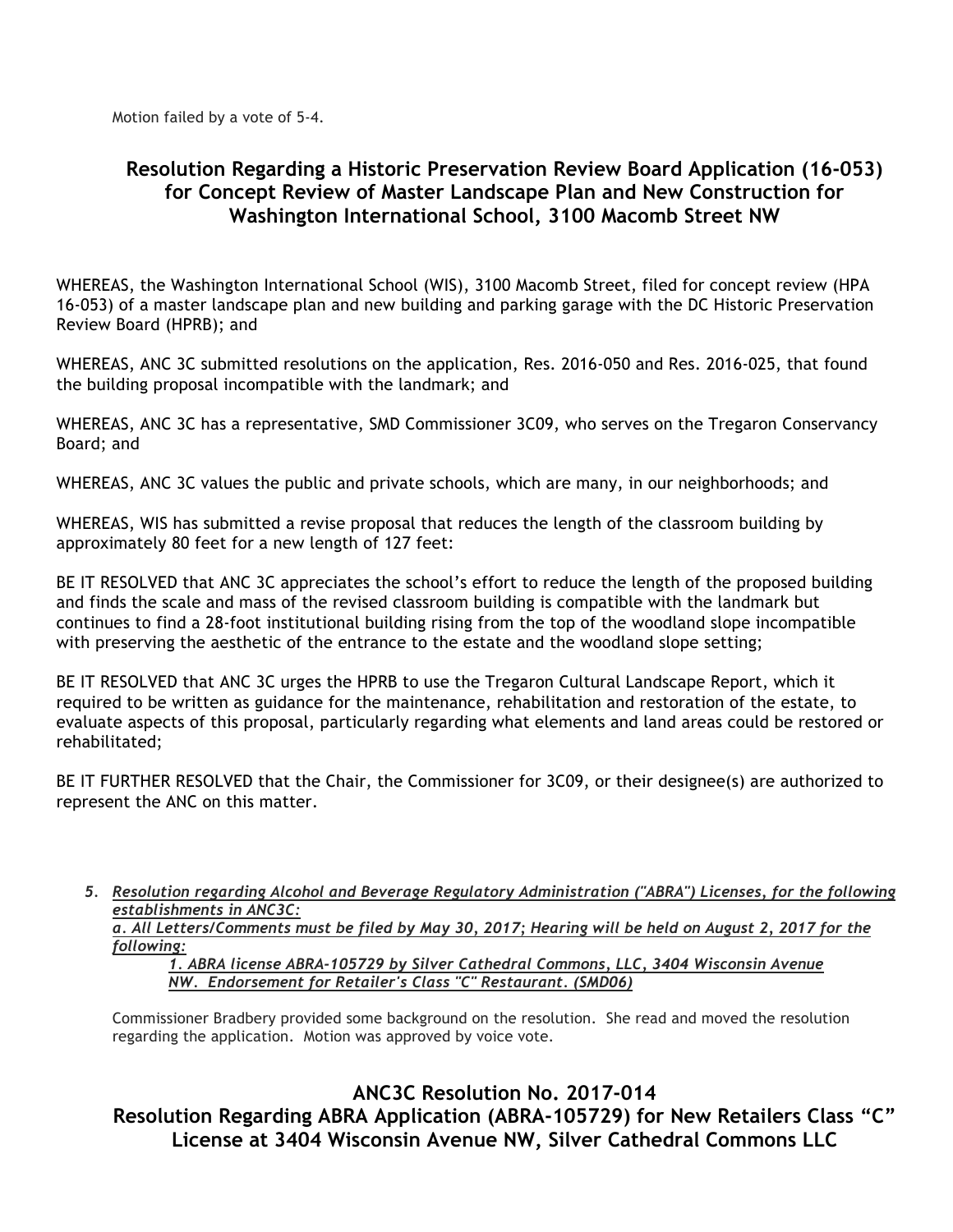WHEREAS, Silver Cathedral Commons LLC (Applicant) has applied for a new retailer's class "C" restaurant license under the D.C. Alcoholic Beverage Control Act (ABRA-105729);

WHEREAS, the Applicant plans a restaurant at 3404 Wisconsin Avenue NW with a seating capacity of 174 inside and a sidewalk café with 68 seats;

WHEREAS, the Applicant seeks to operate both inside and on the sidewalk café from 7 a.m. to 12 a.m. Sunday through Thursday, and from 7 a.m. to 2 a.m. Friday and Saturday;

WHEREAS, the Applicant seeks to serve alcohol inside and on the outdoor sidewalk café from 8 a.m. through 12 a.m. Sunday through Thursday and from 8 a.m. to 2 a.m. Friday and Saturday;

WHEREAS, the Applicant seeks an entertainment endorsement for inside and for its outdoor sidewalk café for 4 p.m. to 10 p.m. Thursday through Saturday;

WHEREAS, the Applicant's business will be located in a mixed-use development with approximately 144 residences, with additional residences in the immediate vicinity, including both single-family and multipleunit dwellings;

WHEREAS, Applicant's proposed hours for alcohol sales, service and consumption would result in a disturbance of the peace, order and quiet of the neighborhood;

WHEREAS the ANC3C desires and has the intent to enter into a settlement agreement with Silver Cathedral Commons:

THEREFORE, BE IT RESOLVED that the ANC3C, which met at a duly noticed meeting on May 15, 2017, by a X-X vote protests Silver Cathedral Commons' application for a retailer's class "C" restaurant license based on the impact on peace, order, and quiet of the neighborhood, but will reconsider the protest if a Settlement Agreement can be negotiated;

BE IT FURTHER RESOLVED that the Chair, the Commissioner for 3C06, or their designee(s) are authorized to represent the ANC on this matter.

**Attested by**

fluny of Aullook

Nancy J. MacWood

**Chair, on May 15, 2017**

This resolution was approved by a voice vote, on May 15, 2017 at a scheduled and noticed public meeting of ANC 3C at *which a quorum (a minimum of 5 of 9 commissioners) was present.*

*6. Resolution regarding DDOT Public Space Application #10396430, by Silver Cathedral Commons, LLC, 3404 Wisconsin Avenue NW for new unenclosed sidewalk cafe. (SMD06).*

Commissioner Bradbery read and moved a resolution on this application. Motion passed by voice vote.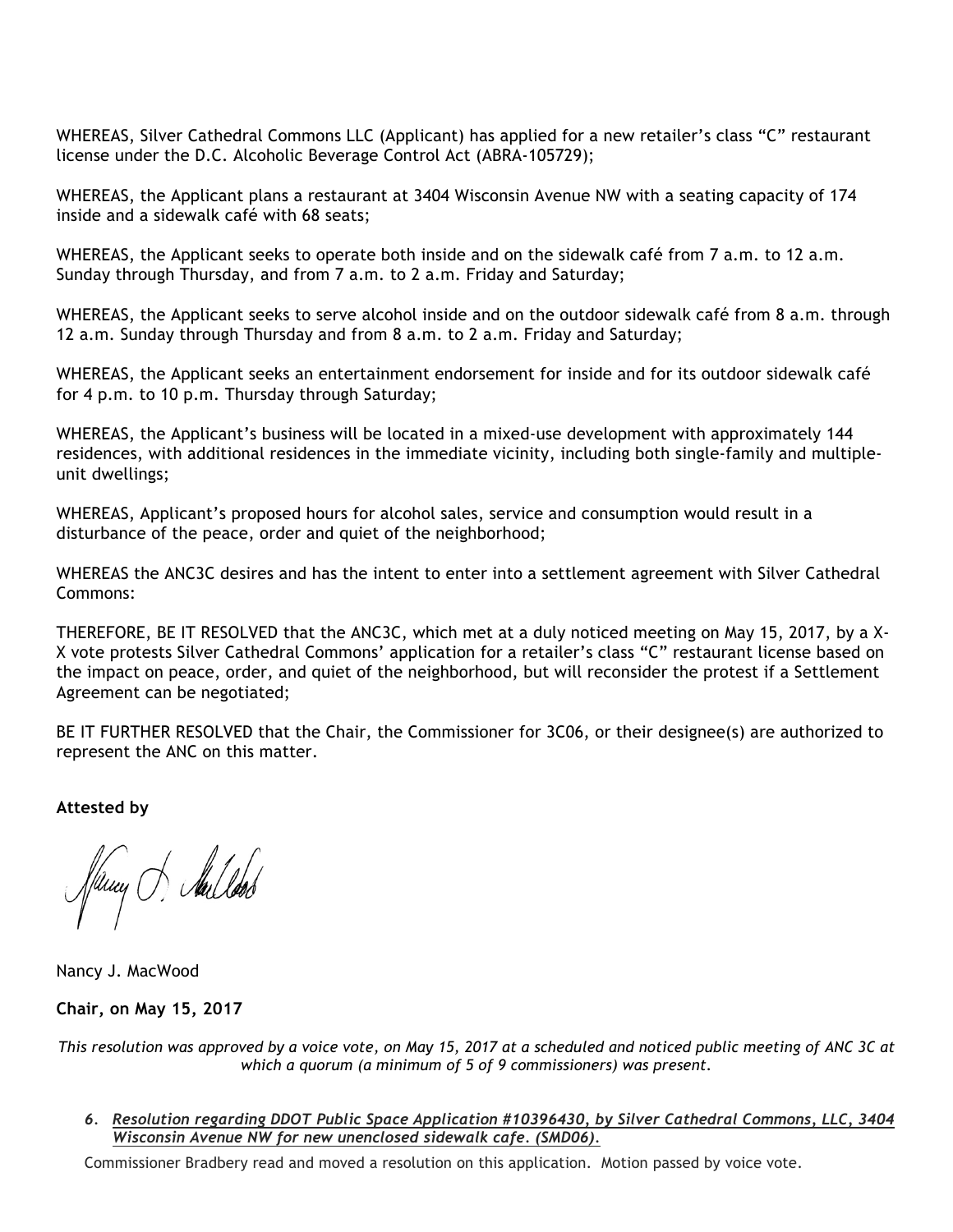# **ANC3C Resolution No. 2017--015 Resolution Regarding DDOT Public Space Permit Application (Tracking No. 0396430) for a Sidewalk Café at 3404 Wisconsin Avenue NW, Silver Cathedral Commons LLC**

WHEREAS, Silver Cathedral Commons LLC (Silver) has applied for a public space permit for the purpose of a new, unenclosed sidewalk café at 3404 Wisconsin Avenue NW;

WHEREAS, the sidewalk café is to include 28 tables, 68 seats, six umbrellas, railings, planters, a service station, wall-mounted and freestanding heaters and a gas fire pit;

WHEREAS, the sidewalk café is to be 810 square feet, 67.5 feet in width and 12 feet in depth, including a three-foot aisle;

WHEREAS, the District requires sidewalk cafes to have an adjacent, clear and unobstructed passageway no fewer than 10 feet in width at all points;

WHEREAS, the District's Public Space Committee has the authority to approve sidewalks as narrow as six feet and does so depending on characteristics of the neighborhood;

WHEREAS, the proposed café would allow for varying widths of sidewalk: 8 feet, 8 feet six inches, and 10 feet;

WHEREAS the 8-foot sidewalk would be located between the Capital Bikeshare bicycle docking station and the proposed sidewalk café, and;

WHEREAS, a District Department of Transportation representative informed the ANC 3C06 commissioner on May 11, 2017, that city reviewers have given initial approval of the 8-foot sidewalk represented in Silver Cathedral Commons' plans;

WHEREAS, the District Department of Transportation also informed the ANC 3C06 commissioner that moving the Capital Bikeshare bicycles and docking station should not be difficult if it becomes necessary;

BE IT RESOLVED that ANC 3C does not object to the Applicant's plans for a sidewalk café, provided that:

- (1) Silver's sidewalk café meets city sidewalk spacing standards as determined by the District Department of Transportation's Public Space Regulation Division;
- (2) Pedestrian congestion due to sidewalk width does not pose a public safety hazard; and
- (3) The District Department of Transportation consider relocating the Capital Bikeshare bicycle docking station should the width of the sidewalk between the sidewalk café and the docking station pose a safety hazard or public inconvenience; and

BE IT FURTHER RESOLVED that the Chair, the Commissioner for 3C06, or their designee(s) are authorized to represent the ANC on this matter.

**Attested by**